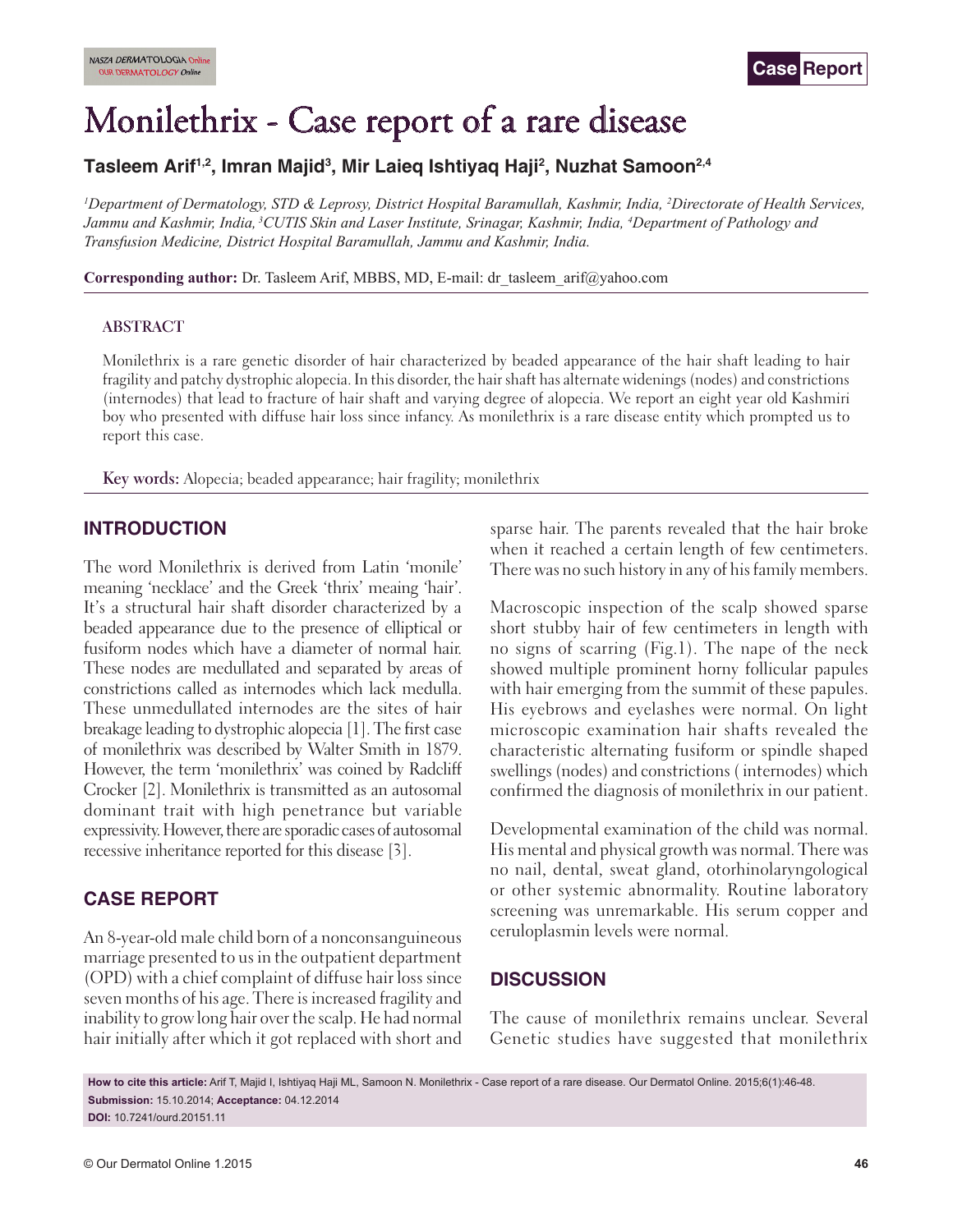#### www.odermatol.com

is likely caused by a hair keratin mutation. Some researchers have suggested mutations in the human hair basic keratins hHb1 and hHb6 in this disorder [4]. The most common mutation is the E413K mutation in hHb6 [5]. Autosomal dominant monilethrix is caused by mutations in hair keratin genes KRT81, KRT83, or KRT86, whereas in autosomal recessive form, mutations in the desmoglein-4 gene (DSG4) have been reported [6]. Defects in the cortical keratins lead to wrinkling of the cells at the internodes and make them susceptible to fracture while at nodes, the growth is normal [7].

Monilethrix occurs mainly on the scalp which can be widespread or circumscribed. The eyelashes, eyebrows, axillary, pubic, and limb hair are affected occasionally. The increased fragility of the hair shaft to premature weathering results in its inability to attain a normal length. The condition persists throughout life but may resolve spontaneously in some cases [2,8]. Monilethrix is usually associated with keratosis pilaris presenting as horny keratotic papules. In our case there were also keratotic horny papules on the nape of the neck but the skin biopsy was not taken.

The diagnosis of monilethrix can be confirmed on light microscopy which shows alternating wider elliptical nodes and narrower internodes. At the fragile internodes, There is premature weathering and breakage. Transmission microscopy of the internode showes deviation in the axis of the macrofibrils within the cortical cells and disorganized globular intermacrofibrillar cystine rich material. Dermoscopy can be used as a rapid diagnostic tool for monilethrix which may show hair shafts with uniform spindle shaped nodes and intermittent constrictions (internodes); hairs bent at multiple locations in a regular fashion and a tendency to shaft fracture at the sites of constrictions [9,10]. However, in our case dermoscopy was not done due to the unavailability of the same as the case was diagnosed in a peripheral hospital.

There is no specific treatment for this condition. Avoiding trauma is the primary goal in managing this condition. The various activities which cause an increased susceptibility to fracture of the hair shafts including dyeing, bleaching, curling, etc. should be avoided. Some improvement has been reported with griseofulvin, iron supplementation, oral retinoids and topical minoxidil in isolated cases [11,12].



**Figure 1:** Monilethrix in an 8 year old boy. There is sparse short stubby hair of few centimeters in length over the whole scalp

Though, there are many reports of use of minoxidil in monilethrix but the improvement seems to be temporary and reversible. Rossi et al treated four cases of monilethrix with topical minoxidil 2%. The dosage was kept 1 ml day and night for a duration of one year. There was an increase of normal hair shafts after one year. They concluded that topical minoxidil 2% can be a good therapeutic option for Monilethrix [13].

## **CONSENT**

The examination of the patient was conducted according to the Declaration of Helsinki principles. Written informed consent was obtained from the patient's caregivers for publication of this case report and any accompanying images.

#### **REFERENCES**

- 1. Lencastre A, Tosti A. Monilethrix. J Pediatr. 2012;161:1176.
- 2. Smith WG. Arare nodose condition of thehair. BMJ. 1879;11:291-6.
- 3. Zlotogorski A, Marek D, Horev L, Abu A, Ben-Amitai D, Gerad L, et al. An autosomal recessive form of monilethrix is caused by mutations in DSG4: clinical overlap with localized autosomal recessive hypotrichosis. J Invest Dermatol. 2006;126:1292-6.
- 4. Winter H, Vabres P, Larregue M, Rogers MA, Schweizer J. A novel missense mutation, A118E, in the helix initiation motif of the type II hair cortex keratin hHb6, causing monilethrix. Hum Hered. 2000;50:322-4.
- 5. Muramatsu S, Kimura T, Ueki R, Tsuboi R, Ikeda S, Ogawa H. Recurrent E413K mutation of hHb6 in a Japanese family with monilethrix. Dermatology. 2003;206:338-40.
- 6. Farooq M, Ito M, Naito M, Shimomura Y. A case of monilethrix caused by novel compound heterozygous mutations in the desmoglein 4 (DSG4)gene. Br J Dermatol. 2011;165:425-31.
- 7. Djabali K, Panteleyev AA, Lalin T, Garzon MC, Longley BJ, Bickers DR, et al. Recurrent missense mutations in the hair keratin gene hHb6 in monilethrix. Clin Exp Dermatol. 2003;28:206-10.